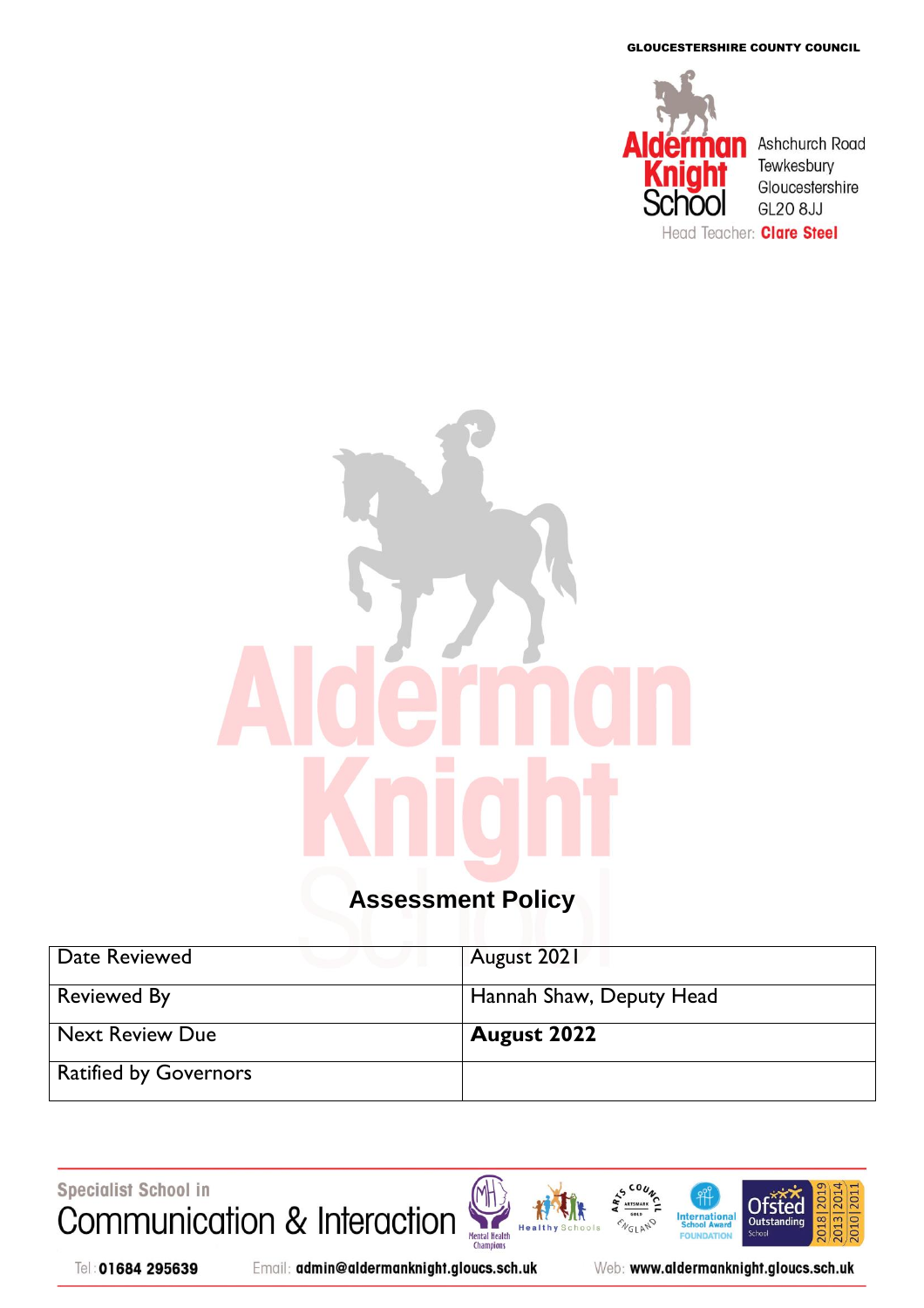#### **1. Introduction and Aims**

Since the removal of National curriculum levels in 2014, Alderman Knight School has worked intensively on developing an assessment system that is relevant, robust and fit for purpose. Assessment of pupils with special educational needs is more complex and due to this, robust teacher assessment is vital. The National Curriculum is broken down into statements and objectives, which show what pupils should be achieving over each academic year in a mainstream school. At Alderman Knight School, these are referred to as age related expectations. Teachers also pull statements from the Teacher Assessment frameworks (Pre-Key Stage Standards) and P level statements. These statements were compiled and taken by subject leaders and transferred into grids to aid assessment of pupils. Progress against these statements is measured over time and rate of progress against these statements is compared to previous data from pupils at Alderman Knight School.

This policy aims to:

- Provide clear guidelines on our approach to formative and summative assessment
- Establish a consistent and coherent approach to recording summative assessment outcomes and reporting to parents
- Clearly set out how and when assessment practice will be monitored and evaluated

#### **2. Definitions**

This policy has been written to inform a wide audience including parents, teachers, teaching assistants and other professionals and as such, the language used has been carefully selected to allow all to access the information. The following definitions are included to help support readers from a non-educational background.

**Formative Assessment**- This is a very important part of day-to-day teacher assessment of pupils. Formative assessment strategies include questioning, discussions, and observations and paired or peer working. It provides pupils with feedback on the learning. At Alderman Knight School, the majority of feedback given is verbal and will include positive comments and how the pupil can improve. Written comments, where appropriate are also provided in pupils' books, so that they know how to improve their work.

**Summative Assessment-** This demonstrates the knowledge of pupils against a set of assessment criteria to gauge the progress of pupils and measure achievement. Examples of summative assessment include end of unit tests, national exams and standardised testing.

#### **2. Legislation and Statutory Requirements**

- For all pupils at Alderman Knight as they have an Education Health and Care Plan (EHCP), this must be reviewed each year. (The school has a review cycle for this and pupils do not have the review of their EHCP necessarily exactly 12 months apart.)
- Recording and reporting of children's progress is a statutory duty for all teachers.
- A record must be kept of each pupil's academic achievements, progress and other skills which must be updated at least annually
- The curricular record must include the results of statutory tests if taken at the end of KS2
- When a child moves to a new school his / her records as above must be forwarded to the new school within 15 working days

#### **3. Principles of Assessment**

A range of school assessment strategies, which can be either formative or summative, informs judgements on pupils' progress. Assessment data is only one piece of the jigsaw in coming to a judgement of overall pupils' progress. There are a number of elements that are needed in order to arrive at a complete and accurate picture of pupil progress.

Mental Health



Tel: 01684 295639

Email: admin@aldermanknight.gloucs.sch.uk

Web: www.aldermanknight.gloucs.sch.uk

International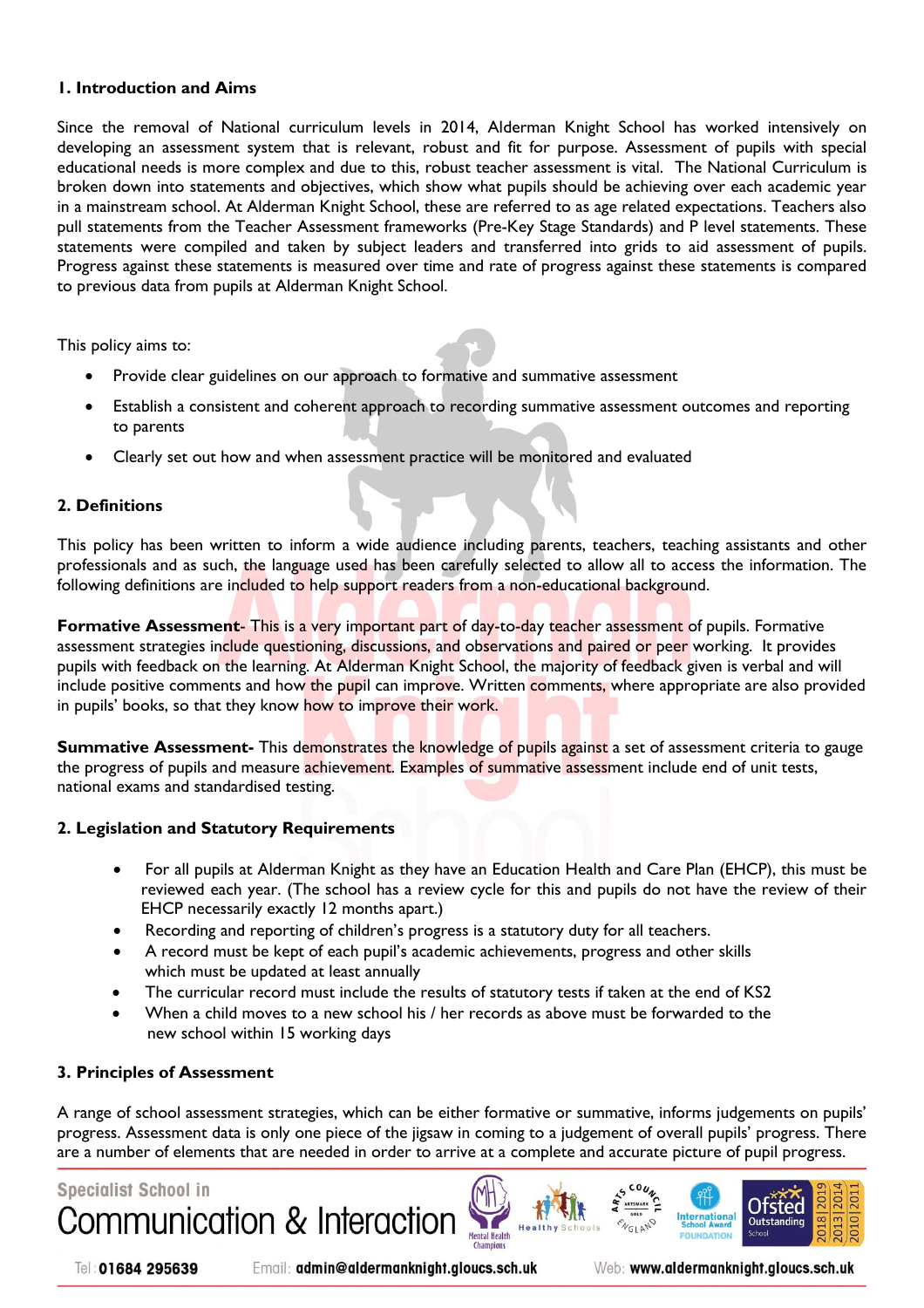Teachers' professional judgements are based on their knowledge of their pupils. For example, a pupil may have not made the expected rate of progress, but may well be judged to have made good progress for that child's individual circumstances and learning needs. Equally, a pupil may have met expectations but deemed not to have made good progress, because the pupil was more capable and was under-performing.

Pupils' work in their books is an important aspect of assessment as this gives an overview of progress over time. Assessment is a combination of data, teachers' professional judgement, parents' views, pupils' work in books and lesson observations.

The school works toward an agreed benchmark of 75% of pupils making expected or above progress. It is felt that this benchmark is both challenging and realistic. Where this is not the case, discussions take place with teachers and subject leaders to ascertain what barriers in subjects need to be addressed.

The school has moved away from assessing using National Curriculum levels and started assessing pupil progress using the new stage descriptors based on age-related expectations. Following the Rochford Review and subsequent consultations the P-levels are due to cease. Pupils who are working at very early levels of cognitive development (P1-P4) will be assessed using the Engagement scales. The engagement model was published in March 2020 and was intended to become statutory from September 2020. Due to the disruption caused by Covid-19, the 2020/21 academic year will be a transitionary year (subject to the necessary legislation being made) where schools will have the time to prepare for, and start embedding, the engagement model. Alderman Knight does not have any pupils working at this level of ability in the core subjects and therefore will not assess pupils using the engagement model.

Pupils working above this level of functioning will be assessed on the arrangements the school has developed outlined in this policy. This assessment will use pre-key stage 1 and 2 Statements, which sit below National curriculum stages, as well as previous P level statements and age related expectations. Some pupils will fall into the gap 'Working towards the pre-key stage standards and stage one', pupils' and in these circumstances moderated work and progress files will be even more important to show progression from what was P8 to stage 1. Some subject areas have developed additional statement to show progression between P8 and Stage 1.

Assessment is formative, diagnostic, summative and evaluative and an integral part of all teaching and learning activities.

#### **4. Assessment Approaches**

At Alderman Knight we see assessment as an integral part of teaching and learning, and it is inextricably linked to our curriculum.

We use three broad overarching forms of assessment: day-to-day in-school formative assessment (e.g. teacher in class assessment), in-school summative assessment (e.g. teacher devised unit tests) and nationally standardised summative assessment (e.g. national exams).

#### **4.1 In-school formative assessment**

Effective in-school formative assessment enables:

- **Teachers** to identify how pupils are performing on a continuing basis and to use this information to provide appropriate support or extension, evaluate teaching and plan future lessons
- **Pupils** to measure their knowledge and understanding against learning objectives, and identify areas in which they need to improve
- **Parents** to gain a broad picture of where their child's strengths and weaknesses lie, and what they need to do to improve

## **Specialist School in** Communication & Interaction



Email: admin@aldermanknight.gloucs.sch.uk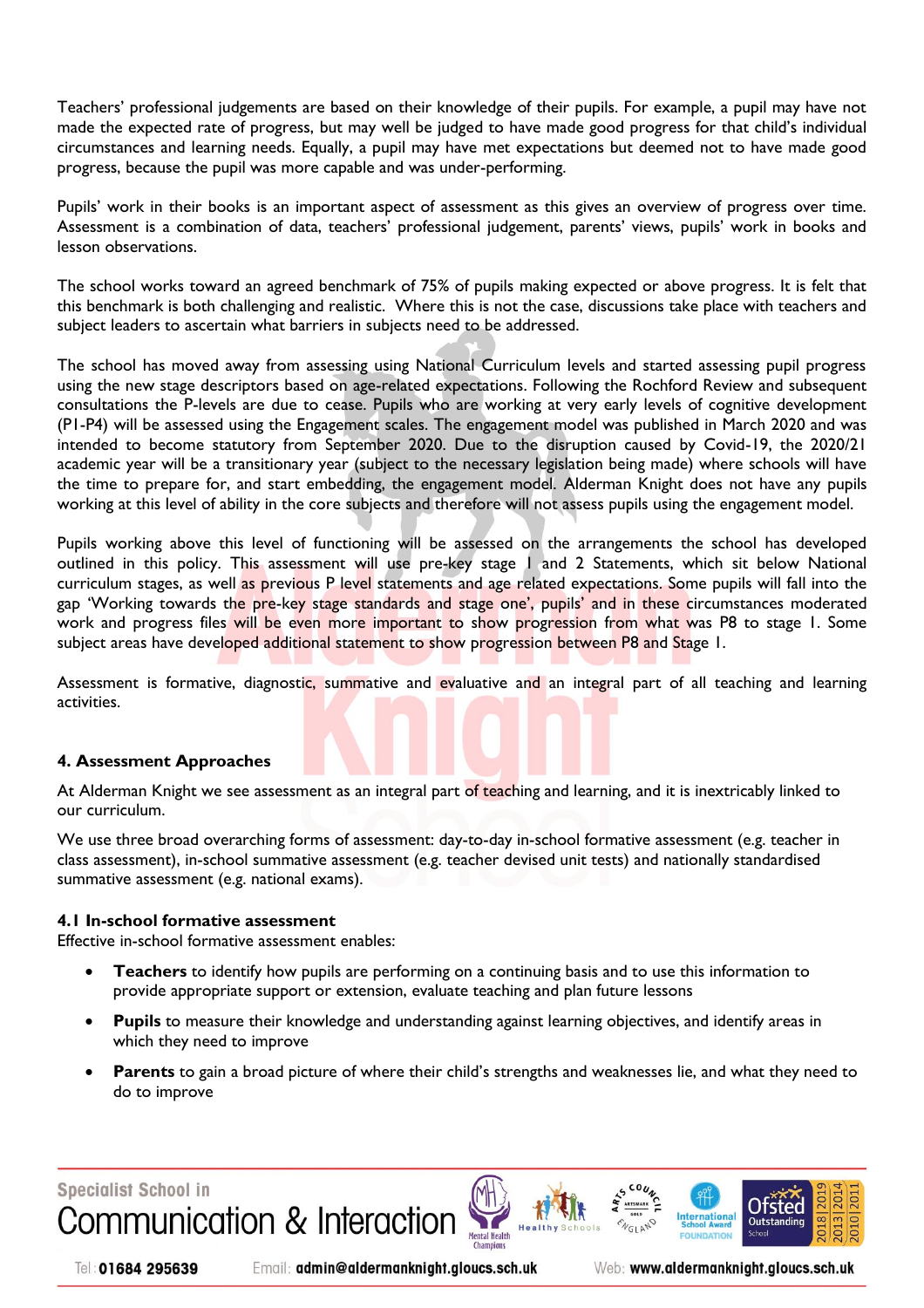At Alderman Knight, we create an ethos and environment in which pupils can enjoy learning and reflect, improve and grow in confidence, which is fundamental to learning. We use a variety of formative assessment techniques including the following:

- Clear focus on learning objectives
- Making the pupils aware of the intended learning outcome
- Effective questioning
- Pupil observations and discussions
- Feedback on learning- Most feedback is oral and immediate. Pupils with communication difficulties may need non-verbal feedback or symbols to augment spoken communication. Written feedback is provided using the school marking stickers.

Formative assessment is used to assess knowledge, skills and understanding. Effective formative assessment is used to identify gaps in pupils' knowledge, highlight misconceptions and to ensure pupils make rapid progress in their learning.

#### **4.2 In-school summative assessment**

Effective in-school summative assessment enables:

- **Subject leaders and School Leadership Team** to monitor the performance of pupil cohorts, identify where interventions may be required, and work with teachers to ensure pupils are supported to achieve sufficient progress and attainment
- **Teachers** to evaluate learning at the end of a unit or period and the impact of their own teaching
- **Pupils** to understand how well they have learned and understood a topic or course of work taught over a period of time. It should be used to provide feedback on how they can improve
- **Parents** to stay informed about the achievement, progress and wider outcomes of their child across a period

At Alderman Knight summative assessment approaches include**:** 

- End of topic or unit tests which relate to National Curriculum age related expectations
- End of year tests which relate to National Curriculum age related expectations
- All pupils at Alderman Knight have an Education, Health and Care Plan and will have an EHCP review.
- Baseline and school entry assessments

Summative assessment approaches such as end of unit tests provide useful information to improve future learning.

#### **4.3 Nationally standardised summative assessment**

Nationally standardised summative assessment enables:

- **Subject leaders and School Leadership Team** to monitor the performance of pupil cohorts, identify where interventions may be required, and work with teachers to ensure pupils are supported to achieve sufficient progress and attainment
- **Teachers** to understand national expectations and assess their own performance in the broader national context
- **Pupils and parents** to understand how pupils are performing in comparison to pupils nationally

Nationally standardised summative assessments include:

Early Years Foundation Stage (EYFS) profile at the end of reception \*



Tel: 01684 295639

Email: admin@aldermanknight.gloucs.sch.uk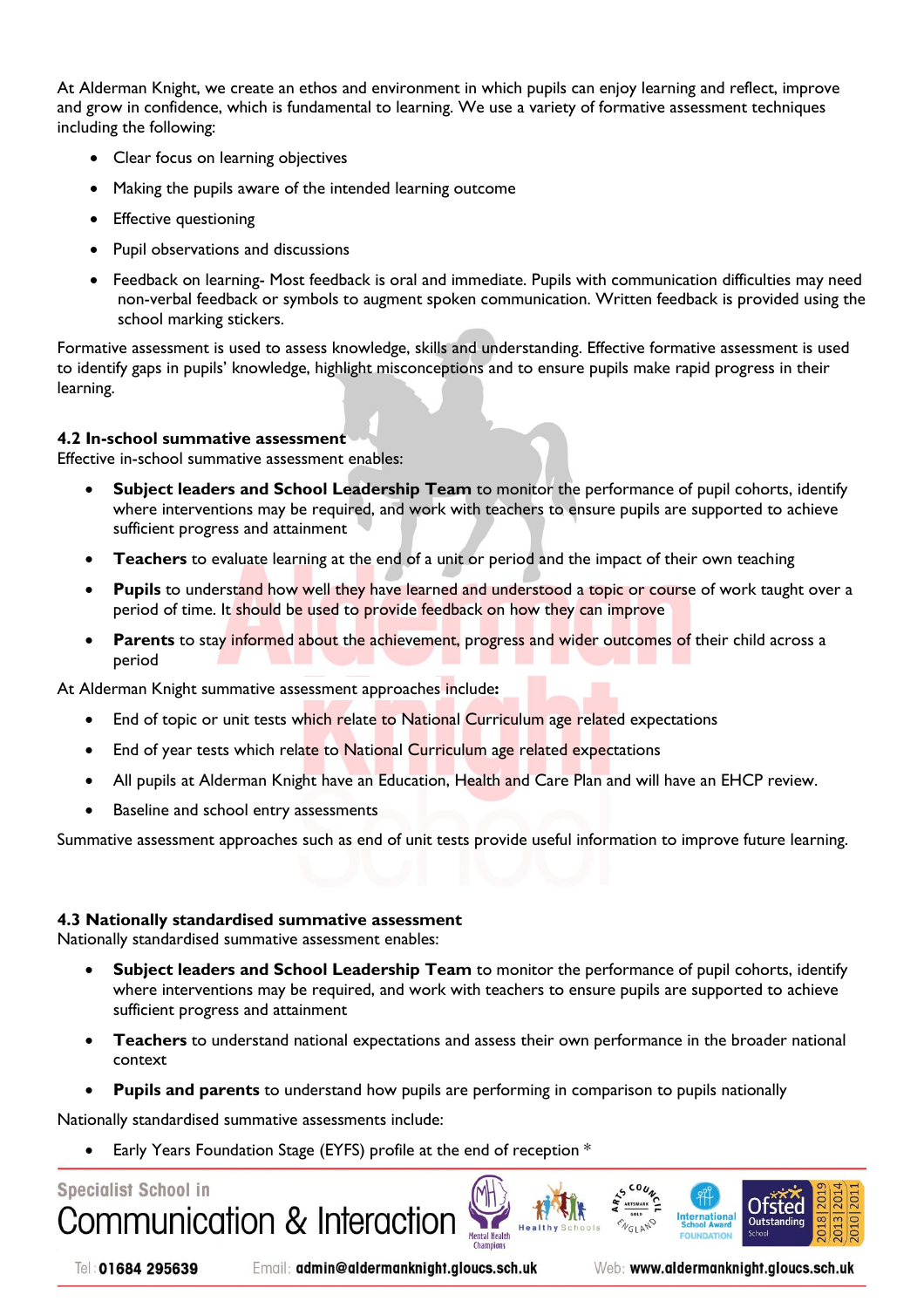- Phonics screening check in year 1  $*$
- National Curriculum tests and teacher assessments at the end of Key Stage 1 (year 2\*) and Key Stage 2 (year 6). However please note the very great majority of our pupils are working below the levels of the test and so would not be entered for the tests.
- Nationally standardised summative assessments take the form of GCSEs and vocational qualifications at the end of Key Stage 4, and AS levels, A-levels and other post-16 qualifications in Key Stage 5.

\* Alderman Knight School does not take pupils in Key Stage 1. However, teachers may use Nationally Summative Assessments to baseline pupils and assess progress.

#### **5. Collecting and Using Data**

**The exams officer is responsible for co-ordinating arrangements for gathering teacher assessment data.**

#### **COVID-19 Policy Amendments 2020-2021and 2021-2022**

During 2019-2020 and 2020-2021 there was significant disruption to school educational provision which varied dependent on the pupils' individual health needs. During 2019-2020 the school was closed for the majority pupils from the  $20<sup>th</sup>$  March. Although the school did re-open to all pupils on 1<sup>st</sup> June 2020 a number of pupils missed a large part of the academic year including the final assessment period. During 2020-2021 the school remained open for the vast majority of the academic year however a number of pupils accessed remote learning for parts of the school year.

Alderman Knight School has produced a detailed operational and risk assessment to allow a broad and balanced curriculum to be implemented. Some of the changes needed to reopen the school fully e.g. staggered arrival/departure times and break times but these have been carefully planned to ensure they do not affect the amount of curriculum time available and will remain in place. The AKS Risk Assessment and Operational Plan should be read in conjugation with this policy. The full curriculum offer has been implemented during this time. Please see operational plan and subject specific risk assessments for more details.

Baseline assessments of new pupils in English and Maths will be carried out early in the academic year to establish starting points. Assessments for all pupils will be compared against previous assessments from last year, will help identify those pupils that may need additional or different teaching to fill gaps in learning exacerbated by being out of school/remote learning. English and maths staff will then identify appropriate interventions to support these pupils and liaise with the senior team re requirements and plans and then with parents/ carers.

#### **5.1 Tracking Progress measured in sub-stages**

Pupil Progress against age related expectations will be monitored three times a year by teachers, subject leaders and the senior team.

**Mental Health** 

For each stage there are the following sub-stages:

- Beginning = B
- Beginning  $+ = B+$
- Developing = D
- Developing+ = D+
- Secure = S

There are three assessment periods each year:

- **1. October**
- **2. January/February**

**Specialist School in** Communication & Interaction

Tel: 01684 295639

Email: admin@aldermanknight.gloucs.sch.uk

Web: www.aldermanknight.gloucs.sch.uk

International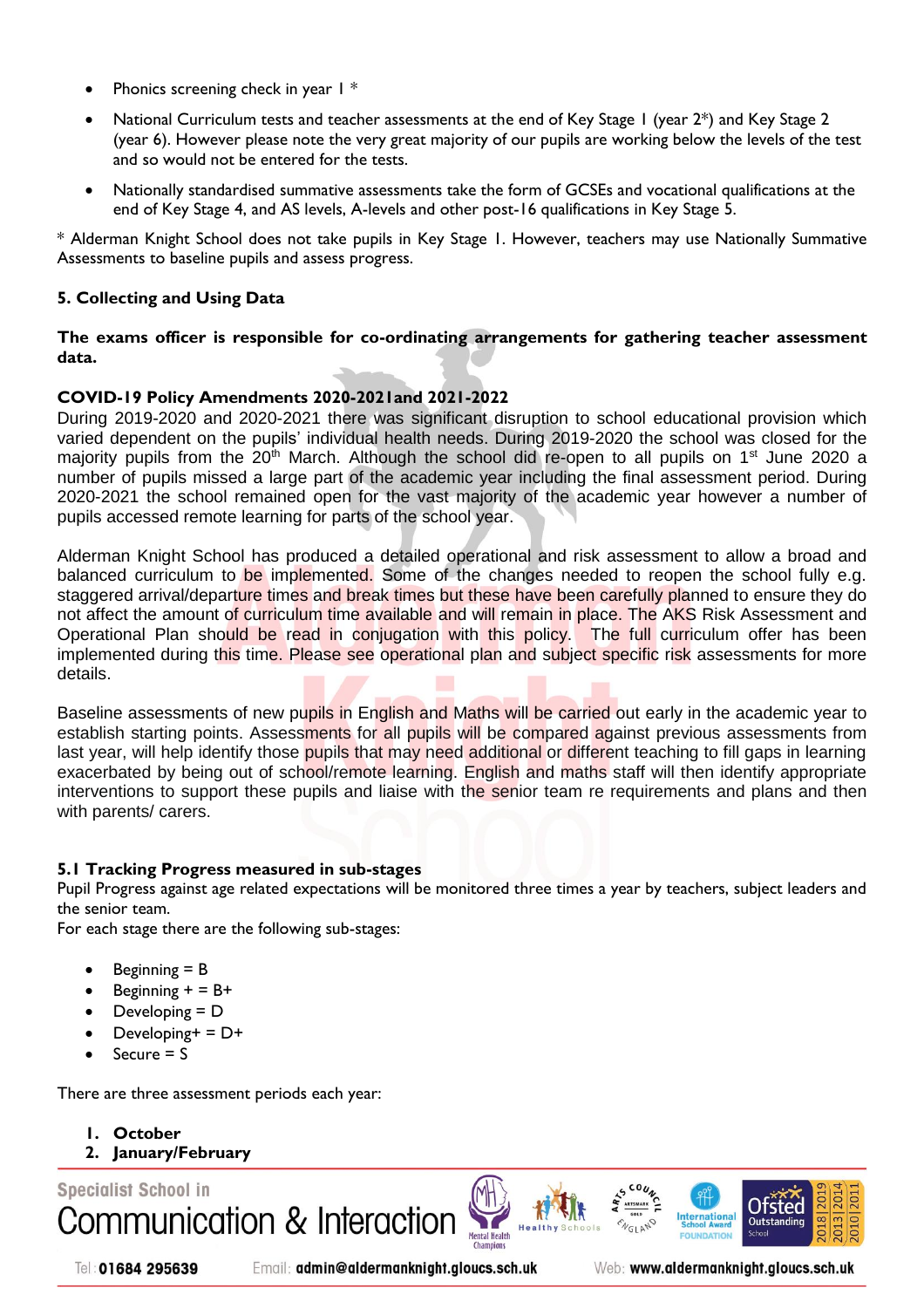### **3. May/June**

Stages are used in English, Maths and Science and relate to age related expectations i.e. Stage I = Year I expectations

For other subjects there are end of Key Stage descriptors for KS1, KS2 and KS3. These KS descriptors have been broken down to give stages by subject leaders and teachers so we can use the same assessment system across the curriculum and year groups.

Challenging and aspirational targets are set during the October Assessment period. These targets are based on the following:

To assess the validity of the school's new assessment system, analysis of the English, Maths and Science assessment data for pupils in KS1, KS2 and KS3 from 2015/2016 has been carried out. The NC stages and sub-stages were compared with the NC 2000 levels and how progress was measured using the Progression Guidance. The analysis was based upon the following judgements re sub-stages, progress and quartiles.

| <b>Number of sub-stages</b><br>made in a year | <b>Degree of Progress</b> | <b>Judgement</b>                            |
|-----------------------------------------------|---------------------------|---------------------------------------------|
|                                               | None                      | Inadequate progress/ monitoring<br>required |
|                                               | Some                      | Some progress/monitoring required           |
| າ                                             | <b>Steady</b>             | Steady progress                             |
|                                               | Good                      | Expected/good progress                      |
| 4                                             | Good                      | Expected/good progress                      |
| 5                                             | Outstanding               | Better than expected /outstanding           |
| 6                                             | Outstanding               | Better than expected/outstanding.           |

Progress within Stages:

The expectation is that pupils will make good progress, that is, 3-4 sub stages per year.

Anything below this would trigger a professional dialogue with staff to check if any possible performance. It is expected that teachers quickly identify where a pupil is struggling, so that support and interventions can be made available. Similarly, where a pupil achieves expectations rapidly it is expected pupils are challenged and moved on further.

For pupils in KS4 progress and aspirational targets are set using the table below. These are based on outcomes of previous pupils across all subject areas.

| <b>End of KS3 AKS Stage</b>          | <b>Expected KS4 grade outcome based on</b><br>previous pupils |
|--------------------------------------|---------------------------------------------------------------|
| P levels/Pre Key Stage 1 descriptors | Entry Level I                                                 |
| Stage I                              | Entry Level 2                                                 |
| Stage $2$ (B, B+)                    | Entry level 3                                                 |
| Stage $2(D, D+)$                     | Level I GCSE grade I                                          |
| Stage 2 (S)                          | Level 1 GCSE grades 2                                         |
| Stage 3                              | Level 1 GCSE grade 3                                          |
| Stage 4                              | Level 2 GCSE grade 4                                          |
| Stage 4 or above                     | Level 2 GCSE grade 4+                                         |

**Specialist School in** Communication & Interaction **Mental Health** 





Tel: 01684 295639

Email: admin@aldermanknight.gloucs.sch.uk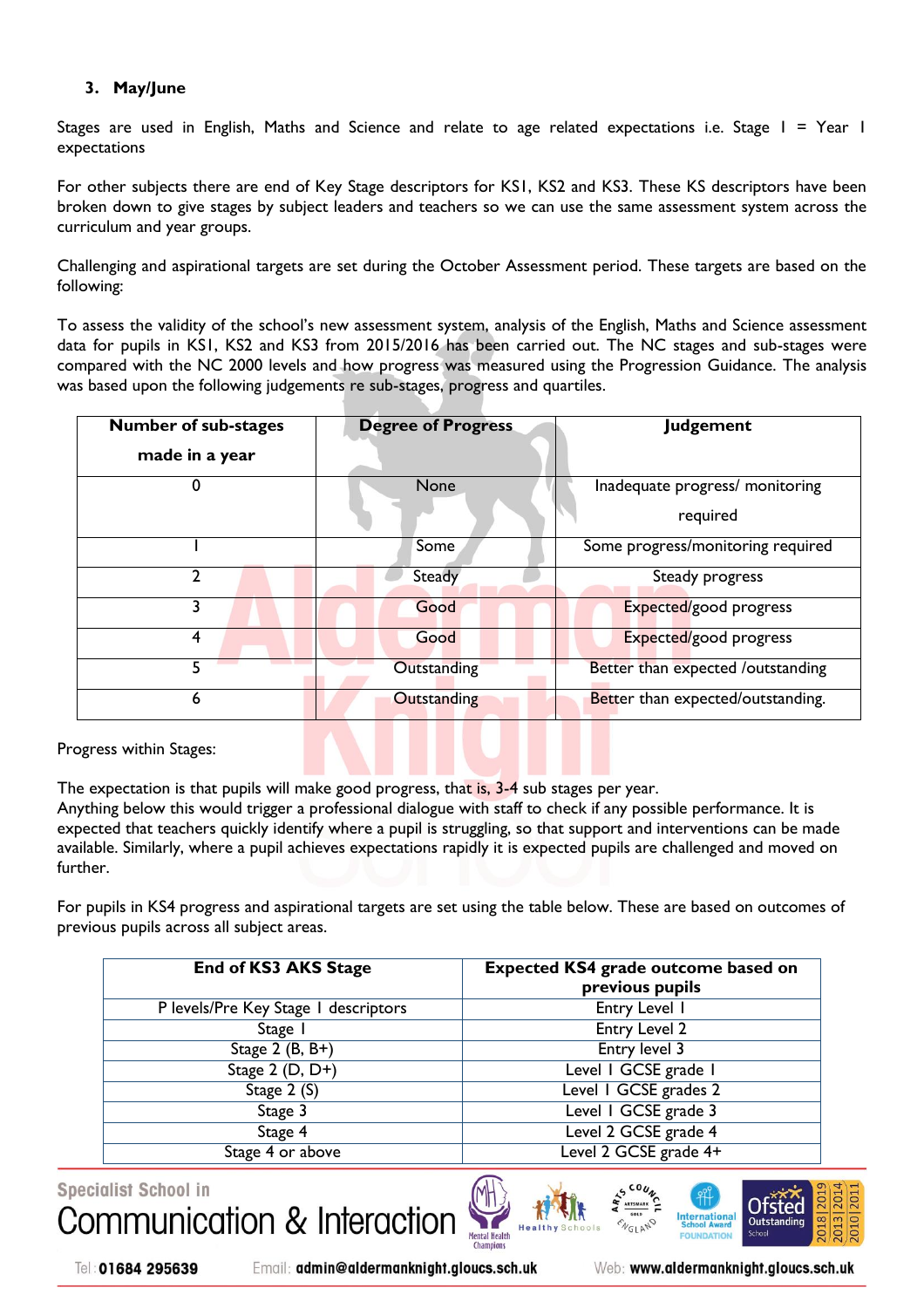Pupils identified as under achieving will be targeted for additional support. It is the responsibility of the subject leader to identify most appropriate intervention methods to support these pupils. Any pupils who are achieving more than expected progress or those who are Gifted and talented will also have additional/ different approaches to ensure they are sufficiently challenged and are not allowed to 'coast'.

#### **5.2 Pupil Profiles**

The pupil profile is intended to provide essential information related to the education and personal care of each child, and is readily accessible to all adults involved with the child in school. Class teachers / group tutors are responsible for the compilation and regular updating of the profile in liaison with the appropriate members of staff. The purpose of the Pupil Profile is to provide current essential information to all professionals working with the child. These profiles contain current information about the pupil including a pen picture, emergency medical information, Individual Education Plans, and a copy of the EHCP/ Statement as well as any recent reports from other agencies. Where they are needed the pupils will have copies of support plans, Intimate care plans and a communication passport. The Pupil Profile files are kept in tutor bases in a locked cupboard. There are issues of confidentiality regarding these files: while we need them to be easily available we must also be vigilant of who has access to them. All pupils will have a Pupil Profile within 4 weeks of school entry; this is the responsibility of the tutor team and should draw on information provided by previous settings.

#### **5.3 Pupil Progress files**

All pupils have a progress file. These files are used to support the data in demonstrating progress across their time at Alderman Knight School in all subject areas.

Each pupil will have 3 pieces of marked and staged work added to their file across the year with a piece of work being added in line with the assessment periods.

#### **5.4 My Learning Maps**

Learning maps are included in the front of all pupils' workbooks (Primary pupils-English, Maths and Science). They contain information on the staff working with the pupils in the subject and any accreditation being followed. The data is displayed clearly, so anyone picking up the book can see if the pupil is on target. Reading and Spelling ages from the beginning of the academic year are also displayed for staff information. Learning maps also contain short term subject related learning targets. Good practice to go through these with the pupils and discuss on a regular basis progress towards the targets. These short-term targets are to be reviewed at least termly.

#### **5.5 Records of Achievement**

This file is an opportunity for pupils' achievements to be recorded and celebrated. Where possible the pupils themselves should be included in the selection and presentation of materials for inclusion. The file should be updated throughout the year and can be shared with parents at parents evenings and review meetings. Pupils are encouraged to develop the processes of recognising, recording and evaluating their achievement, setting goals and action planning. In Year 11, pupils' achievements are celebrated in an Award Ceremony to which parents, Governors, friends and other pupils are invited.

#### **5.6 Accreditation**

At Key Stage 4 pupils follow a wide range of accredited courses as appropriate to meet their need. These include GCSEs, Entry levels, vocational courses. ASDAN and Functional skills. Where required evidence is collated and internally moderated by school staff. Work is then sent for external verification in the summer term. For further information please see examination policies.

#### **5.7 Baseline and School Entry Assessment**

On entry to the school, all available information is used to identify an appropriate teaching and peer group Subject leaders will work with subject/ class teachers to enable a baseline assessment of current knowledge, understanding



Tel: 01684 295639

Email: admin@aldermanknight.gloucs.sch.uk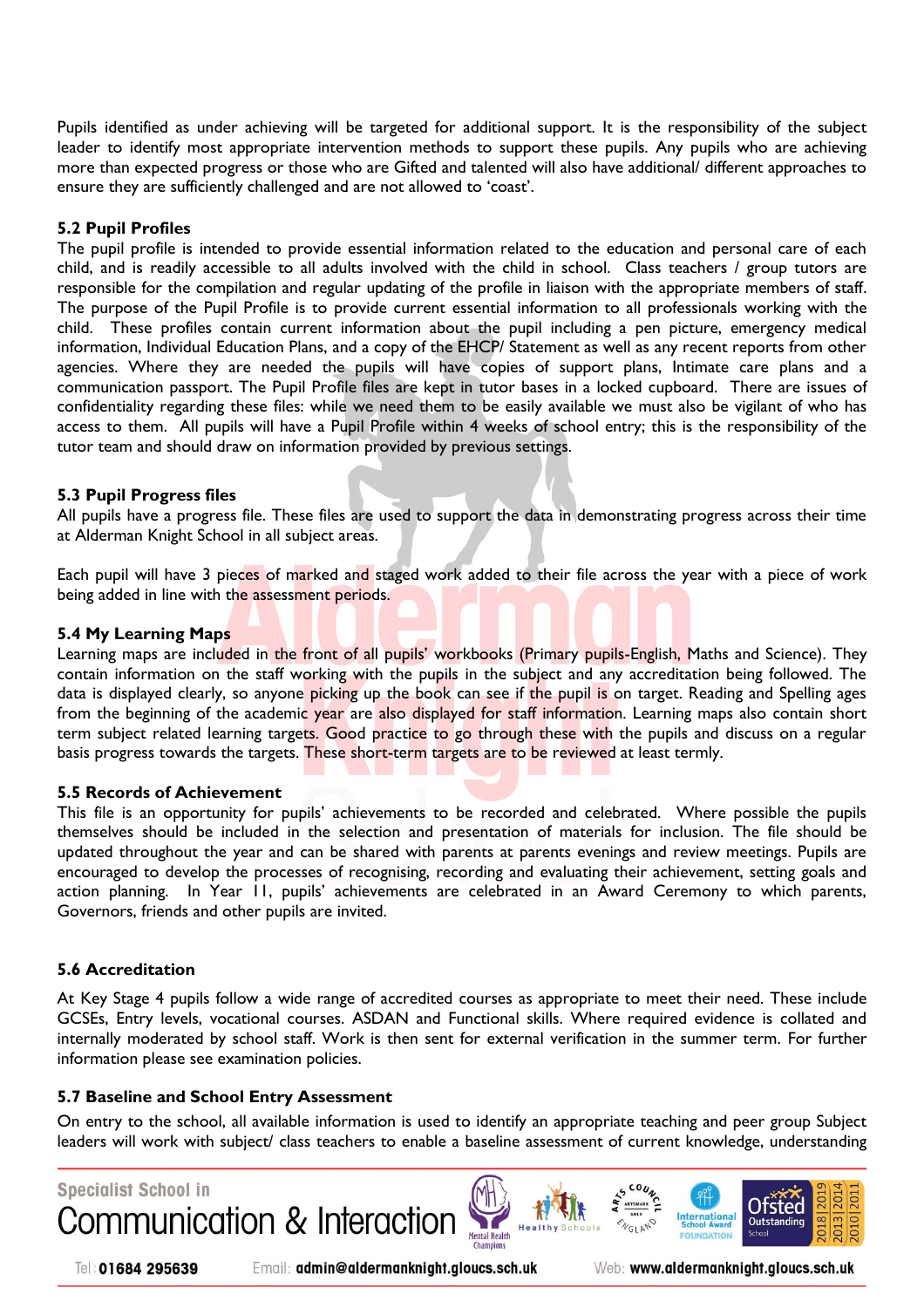and skills in each subject area to be attained and compared with information provided from previous setting. This will be used to plan learning. Subject learning objectives for pupils will be set within 4 weeks of the pupil being in school. Baseline testing may include nationally standardised comprehension, spelling and single word reading tests and teacher devised tests based on age related expectations.

#### **5.8 Literacy levels**

All pupils will be tested at least twice an academic year using standardised tests and reading, spelling and comprehension ages provided to staff to support planning. An additional diagnostic assessment (LASS Lucid Assessment System for schools) may be carried out to provide a more in-depth profile for specific individuals or groups of pupils. These support targeted intervention work.

#### **5.9 End of Key Stage Assessment**

Arrangements for end of Key Stage Assessments will be carried out in line with DfE guidance.

Statutory Assessment at Key Stage 4 is based on one of the accredited courses followed.

#### **6. Reporting to Parents**

Headteachers at maintained schools, including maintained special schools must prepare annual reports for every pupil's parents. Headteachers must make arrangements for parents to discuss the report with their child's teacher, if the parents wish to do so. Pupils receive an interim report on progress and achievement during terms 1,2 and 3 depending on year group and a full school report during term 6. For those pupils in Year 11 or in Post 16 and leaving that academic year they will receive an examination data sheet during terms1 and 2 to aid transition to college/employment. They will receive a report at the end of their time at AKS.

#### **6.1 Involving Parents/Carers**

Parents and carers know and understand their children better than anyone else. It is important to see them as partners in the education process and encourage a two-way flow of information between home and school in which parents/carers contributions are valued. It involves parents/carers sharing information with teachers about their children's development, interests, strengths and needs. This will help the adults involved to plan learning opportunities for children that will use their interests and extend their experiences. Equally, this sharing of information will provide support to parents/carers, helping them to build on this learning at home.

#### **6.2 Full school report**

Pupils have one full school report each year. These reports summarise the progress the pupil has made in all areas of the curriculum and identify areas for development and future action. Reports need to be written succinctly and give sufficient information so that it is clear what have been the main achievements and what the next steps in the learning need to be.

There are a parents and carers evening arranged to coincide with the writing of the reports, so parents and carers can meet with subject teachers and discuss them in details.

#### **6.3 EHCP review meetings**

The annual review meeting is a statutory requirement to review a pupil's entitlement to provision for their special educational need. The meeting focuses on the pupil's EHCP and progress throughout the year towards the outcomes agreed as priorities at the previous review and within the pupil's plan. Any amendments will be agreed at that meeting. There is a timetable for these meetings. Reviews are help in year blocks at the time the school believes is most appropriate. They are not held on the anniversary of the issue of the pupil's final EHCP or statement. Teachers will fill out an data assessment sheet prior to the EHCP meeting so academic progress can be discussed with parents and carers.

#### **6.4 Individual Education Plans [IEPs] – linked to EHCPs**

The outcomes identified at the EHCP review form the short term targets that support pupils in the next stage of their learning. The IEPs are reviewed and written two times a year and it is intended that across the course of the



Tel: 01684 295639

Email: admin@aldermanknight.gloucs.sch.uk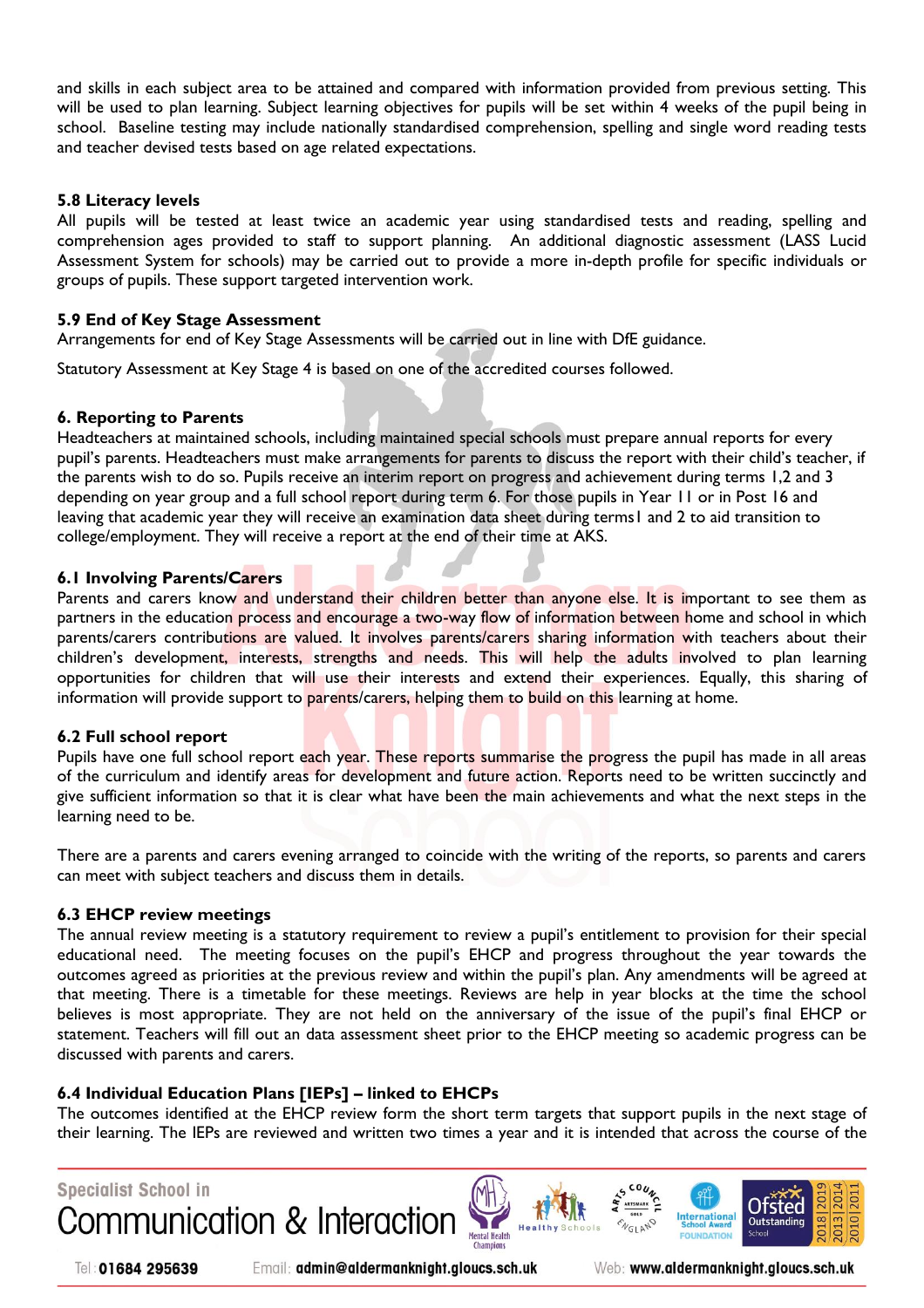year all the 12 month outcomes are addressed. Pupils and their parents are involved in reviewing progress towards their outcomes.

Pupils are expected to have their IEP drawn up based upon their EHCP within 4 weeks of entry to the school. This is the responsibility of the form tutor.

Progress towards the outcomes on IEPs form part of the discussion at parents' evenings in the autumn and summer terms.

#### **7. Training**

Training on the school's assessment system is provided as part of teachers' induction to school. Newly qualified and trainee teachers are provided with a mentor and have a bespoke package of support which includes assessment.

Staff are kept up to date with current developments and stay abreast of good practice through staff meetings, which are held on a Tuesday and Thursday (Teachers only) after school. These meetings may take the form of pupil progress, CPD, moderation or subject leader meetings and are held as part of teachers directed time.

The Headteacher and Deputy Headteacher (Teaching and Learning) are responsible for ensuring all staff have access to continuing professional development opportunities on assessment.

Guidance for writing and carrying out EHCP reviews is provided in the Staff guidance. The Transition manager also supports with this process. All new staff are supported in writing reports and carrying out reviews by the Deputy/Assistant Headteacher or the Head Teacher

#### **8. Roles and Responsibilities**

#### **8.1 Governors**

Governors are responsible for:

- Being familiar with statutory assessment systems as well as how the school's own system of non-statutory assessment captures the attainment and progress of all pupils
- Holding school leaders to account for improving pupil and staff performance by rigorously analysing assessment data

#### **8.2 Headteacher**

The headteacher is responsible for:

- Ensuring that the policy is adhered to
- Monitoring standards in core and foundation subjects
- Analysing pupil progress and attainment, including individual pupils and specific groups
- Prioritising key actions to address underachievement
- Reporting to governors on all key aspects of pupil progress and attainment, including current standards and trends over previous years

#### **8.3 Subject Leaders**

- Keeping up to date with changes in subject assessment at a national level
- Staff induction on assessment within subject area
- Monitoring of assessment levels within subject area
- Organisation of moderation sessions within subject area

#### **Specialist School in**







Email: admin@aldermanknight.gloucs.sch.uk

Web: www.aldermanknight.gloucs.sch.uk

nternationa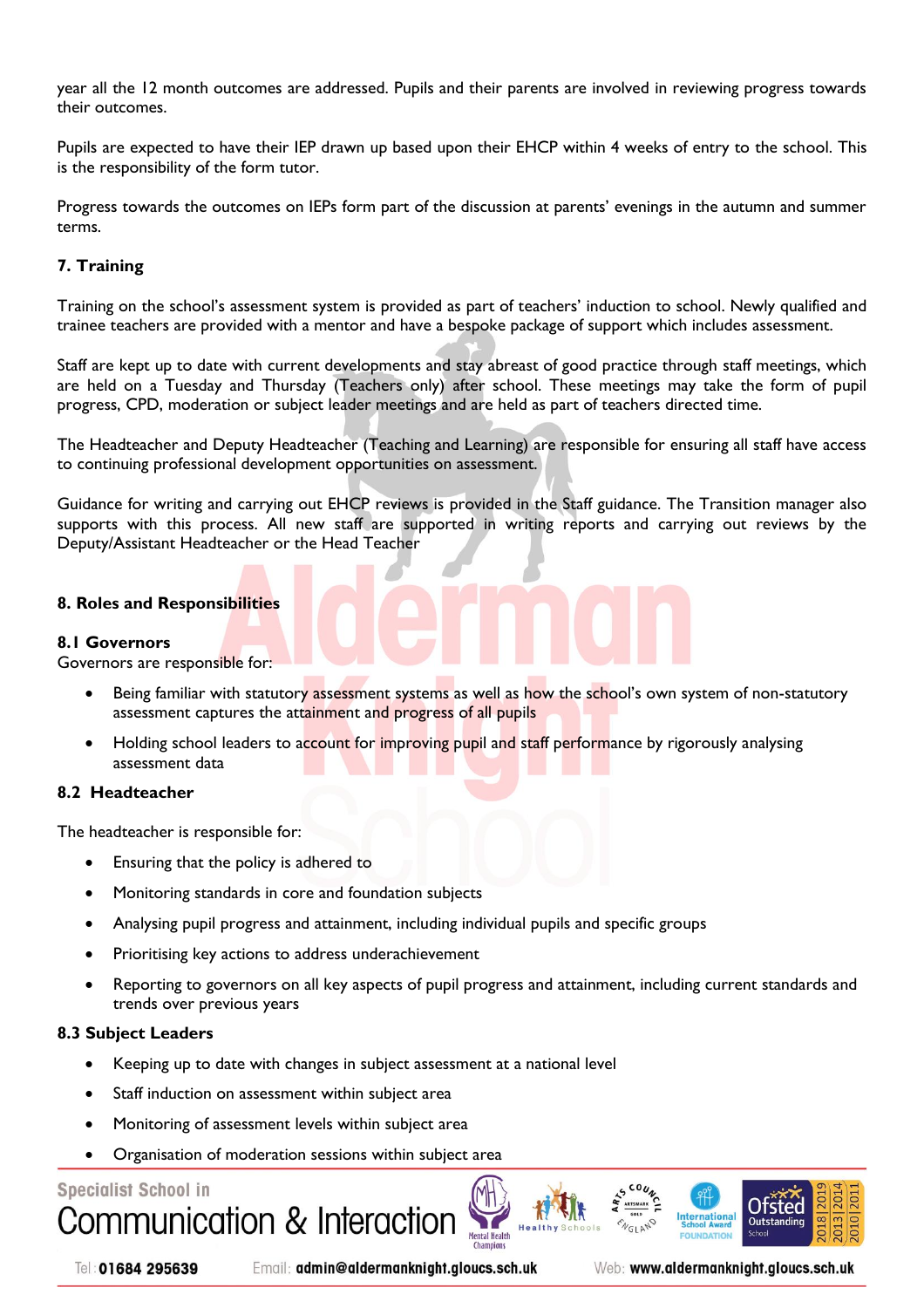- Reporting pupil progression at end of year in subject leaders report
- Raising areas of concern to DHT/HT
- Reporting pupil progress summary to DHT/HT at the end of each assessment period
- Creating plan of interventions for those pupils not making expected progress (English and Maths)
- Monitoring and evaluation of interventions in English and Maths
- Updating moderation files

#### **8.4 Teachers**

 Teachers are responsible for following the assessment procedures outlined in this policy including updating data sheets, reports etc. within agreed timescales.

#### **8.5 Examination and Data Manager**

- The Examination and Data Manager is responsible for collating and co-ordinating arrangements for gathering teacher assessment data.
- Arranging, analysing and applying for access arrangements in line with regulations set by JCQ and Ofqual.

#### **9. Monitoring and Moderation and Evaluation**

#### **9.1 Monitoring**

Monitoring is carried out in order to ensure that policies are put into practice, procedures are followed and planning, teaching and learning are of a high quality. It includes classroom observations by the senior team and external consultants, subject leaders, governors etc. and scrutiny of teacher's planning, pupils' work and assessment. After each assessment period subject leaders provide an interim report on progress to the head and deputy head.

#### **9.2 Moderation**

Moderation is organised by subject leaders after each assessment period. Pieces of work from each teacher are provided for pupils working at the same stage. These pieces of work are scrutinized and a moderated stage agreed.

Subject leaders have set up moderation files. These files are very important in demonstrating understanding and consistency of teacher assessment against the stages and across the school. They are excellent collections of marked and moderated work that enable staff to see easily and clearly what a particular 'sub-staged' piece of work may look like in a particular subject.

All subjects have these files, which will be added to as the year goes on following the moderation periods. (The moderated pieces will be copied so a piece can be added to the pupil's individual file as well.) Any staff teaching or supporting in a subject need to ensure they take time to review the moderation file to help improve their knowledge and understanding of the stages and enable them to support planning for progression.

#### **9.3 Evaluation**

At the end of the academic year each subject area writes a comprehensive subject evaluation where assessment data is compared to previous years and against national standards. These subject evaluation reports are discussed with the head teacher and deputy head teacher during a meeting in the Autumn term.

#### **10. Links with other policies**

Assessment is an integral part of teaching and learning therefore this policy should be read in conjunction with the following school documents:

Curriculum policy



Tel: 01684 295639

Email: admin@aldermanknight.gloucs.sch.uk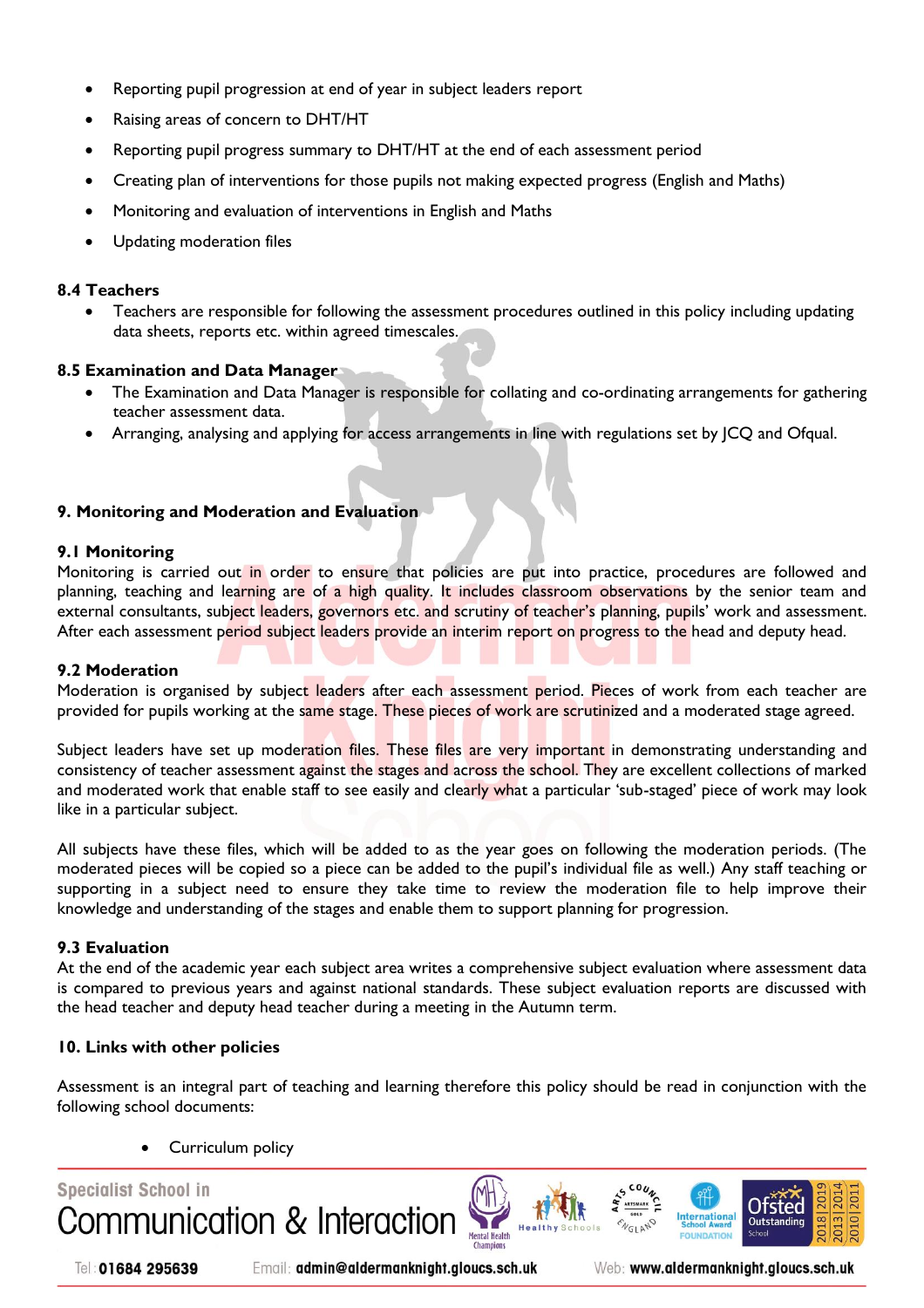- Teaching and learning policy
- Planning policy
- Marking policy
- Examination policies
- Statement of how Alderman Knight is working to reduce any difference in progress between recognised groups of pupils



 $\_$  , and the set of the set of the set of the set of the set of the set of the set of the set of the set of the set of the set of the set of the set of the set of the set of the set of the set of the set of the set of th

## **Table of Review and Modifications**

| Date Reviewed | Page<br>Number of<br><b>Changes</b> | <b>Summary of Changes Made</b>                                                                       |
|---------------|-------------------------------------|------------------------------------------------------------------------------------------------------|
| August 2021   | 9                                   | <b>Changes to wording for Teachers</b><br>responsibilities to include data<br>sheets.                |
|               | $\overline{7}$                      | Changes to reports format and<br>examination sheets                                                  |
|               | 6                                   | Added in KS4 progress table and<br>explanation                                                       |
|               | 5                                   | Changes due to COVID-19 and<br>operational plan                                                      |
|               | 3                                   | Added in changes to pre key<br>stage descriptors and<br>engagement model as set out by<br><b>DfE</b> |
|               |                                     |                                                                                                      |
|               |                                     |                                                                                                      |
|               |                                     |                                                                                                      |
|               |                                     |                                                                                                      |

Specialist School in Communication & Interaction





Web: www.aldermanknight.gloucs.sch.uk

International

FOL DATIO **Ofsted** 

Outstand

School

0210120